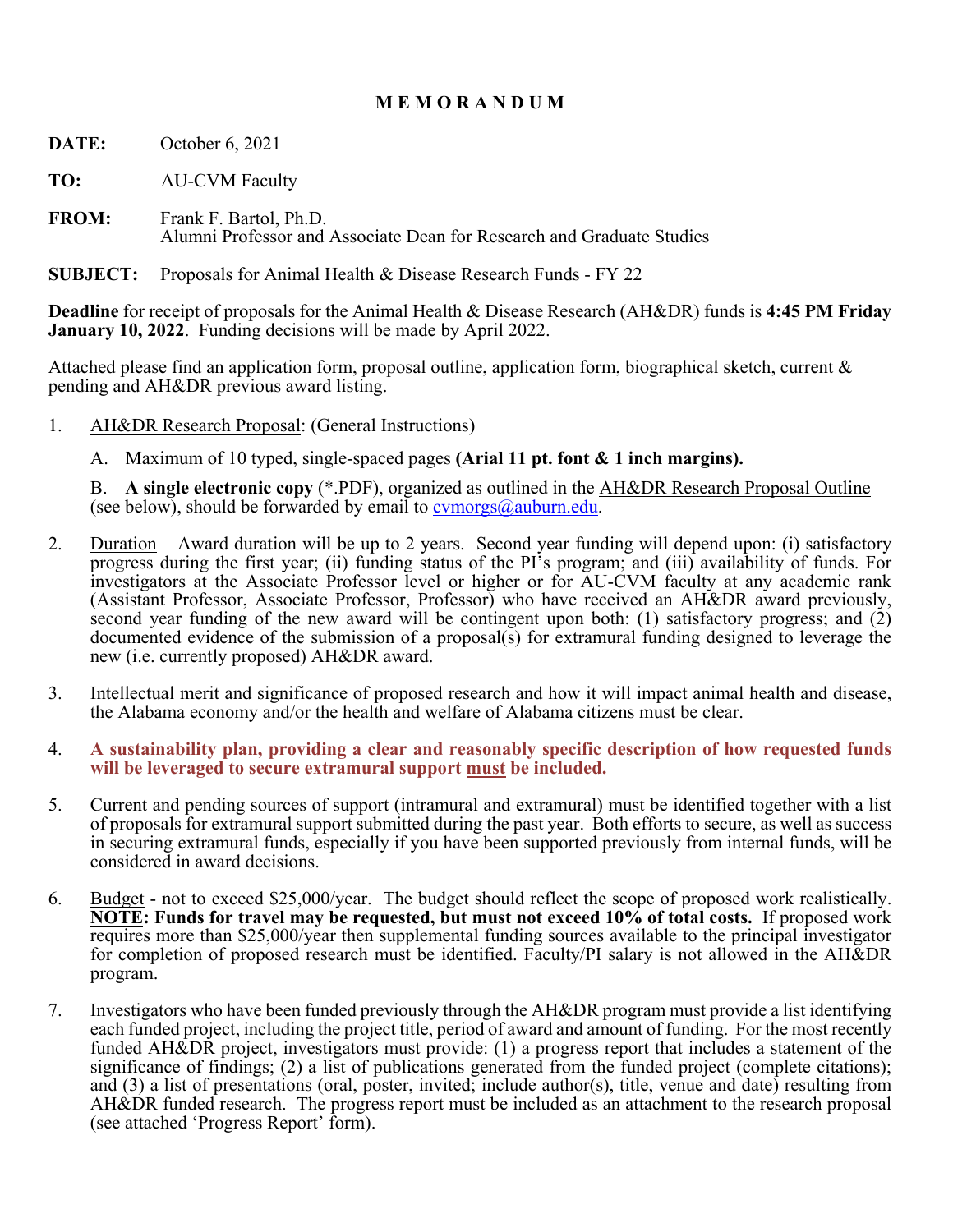8. All proposals will be reviewed and ranked by a review committee identified by the Associate Dean for Research and Graduate Studies.

9. All AU-CVM faculty members (Assistant Professor and above) can apply.

#### *High priority will be given to:*

*(1) Applications submitted by Assistant Professors with an identified research appointment; and* 

*(2) Faculty members (Assistant Professor and above) seeking to address comments received on proposals submitted to extramural funding agencies for review in the previous year that were not funded. In this case, applicants must provide a copy of reviewer/panel comments and the summary/panel recommendation (See: AH&DR Proposal Outline, below).* 

*Proposals for bridge funding, as well as potentially transformational research designed to seed new proposals for extramural funding, submitted by senior faculty (Associate Professors and Professors), are encouraged.* 

*Consideration will also be given to proposals submitted by faculty members (Assistant Professor and above) in which new areas of investigation/study are defined.* 

*Trainees may be considered as co-investigators only.* 

*Questions concerning suitability of proposals for this program should be addressed to the Associate Dean for Research and Graduate Studies (bartol@auburn.edu).* 

Criteria to be used in proposal evaluation will include: 1) overall scientific merit; 2) potential for generation of preliminary data necessary to strengthen federally/extramurally sponsored funding applications; 3) potential of proposed research to attract extramural funding; 4) experience of the principle investigator/research team as reflected by research and publication history relevant to the application; 5) relevance of proposed research to animal health and disease, potential impact of proposed research on the Alabama economy and/or potential impact of proposed research on the health and welfare of Alabama citizens; and 6) likelihood of attaining objectives within the proposed time frame.

- 10. Expected starting date: tentatively April 2022. Awards will not be initiated until copies of approvals (IACUC, IRB, and others as appropriate) are provided to the Office of Research and Graduate Studies.
- 11. All co-investigators must sign the proposal signifying that they have read and approve of proposed research. Additionally, all Department Heads involved must initial proposals signifying that they are aware of research activities proposed by their faculty. Applications lacking required signatures and initials will be disqualified. (See 'Frequently Asked Questions' – attached).
- 12. **Complete** proposals **must** be submitted as a single \*.PDF file compiled as indicated in the "AH&DR Research Proposal Outline" (see below).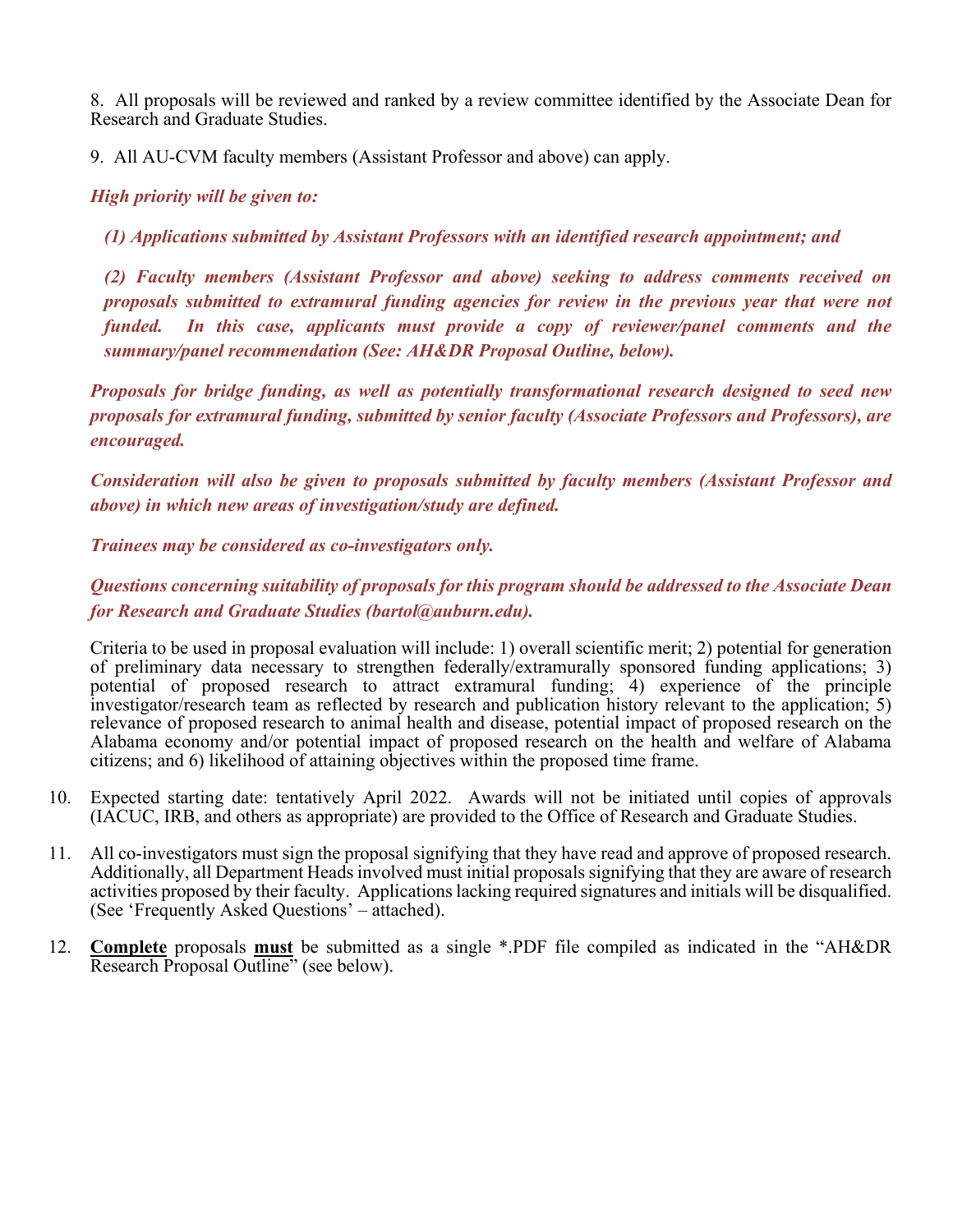#### **AH&DR Research Proposal Outline**

- 1. COVER PAGE (PAGE 4 of this announcement)
- 2. TITLE
- 3. PROJECT SUMMARY/ABSTRACT (½ PAGE) Include rationale, long-term goals, specific aims, a concise description of the experimental approach and key methodologies and a statement describing the potential impact of proposed research.
- 4. PROJECT NARRATIVE Introduction / Review of Literature.

If this proposal is designed to address deficiencies identified by an extramural review/study panel then:

- (A) The 1st page of this section should be identified as "Response to Previous Extramural Review"; and
- (B) A copy of the relevant extramural comments should be appended to the proposal.

The 'Response' section **must be limited to 1 page** and provide a clear, concise explanation of how, by addressing reviewer concerns, requested AH&DR support will allow the investigator(s) to improve the extramural proposal and enhance the extramural competitiveness of proposed research.

- 5. STATEMENT OF HYPOTHESIS AND OBJECTIVES
- 6. RATIONALE AND JUSTIFICATION Include impact on animal health and disease, Alabama economy and/or health and welfare of Alabama citizens.
- 7. EXPERIMENTAL PLAN Include experimental and analytical methods, expected results, pitfalls and limitations.
- 8. SUSTAINABILITY PLAN Include a succinct, specific description of how requested funds will be used to seed/enable applications for extramural funding to sustain proposed research. Generic statements such as 'this work should be of interest to multiple funding agencies' should be avoided. Specific agencies and programs to which extramural proposals have or will be submitted should be identified.
- 9. RESEARCH TIME TABLE
- 10. REFERENCES CITED
- 11. FACILITIES AND EQUIPMENT
- 12. PUBLICATION PLANS
- 13. PERSONNEL SUPPORT OR RESPONSIBILITIES
- 14. BUDGET & BUDGET JUSTIFICATION A budget explanation and justification must be provided. If these funds will be used to leverage matching funds for the Auburn University Intramural Grants Program (AU-IGP) enter the budget for AU-IGP into the matching funds column
- 15. BIOGRAPHICAL SKETCH (2 page maximum/investigator) for Principal and Co-Investigators. Include percent effort for each assigned area of appointment for each investigator.
- 16. CURRENT FUNDING & PENDING SUPPORT
- 17. AH&DR PROGRAM PREVIOUS AWARD LISTING if applicable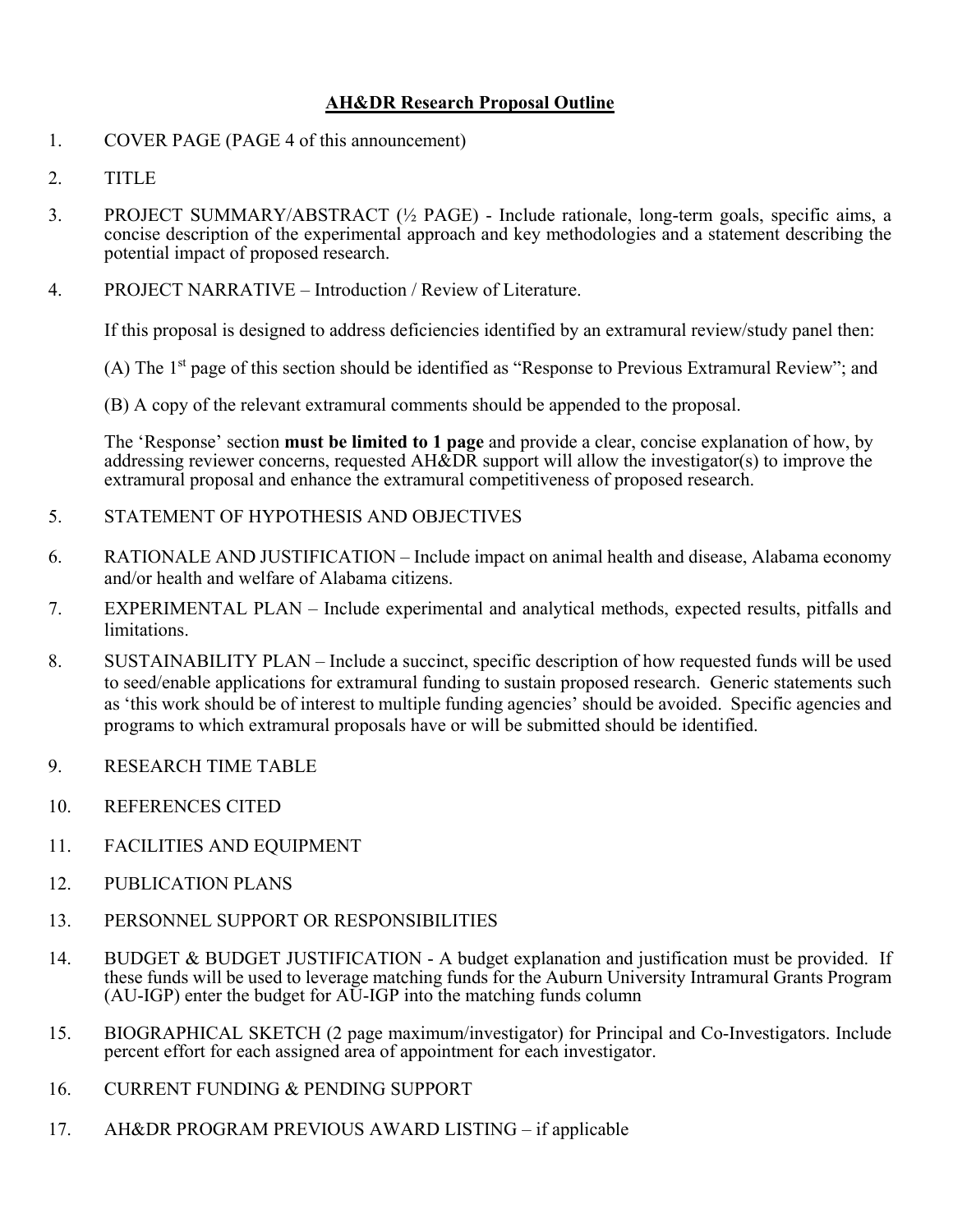18. COPY OF EXTRAMURAL REVIEWER/PANEL COMMENTS – if applicable (see #4 above). Relevant details of the extramural application should be included [4A. Agency/section, proposal title, investigator(s) and affiliations, amount (total costs), summary recommendation/score/rank (as appropriate]

NOTE: ITEMS 1, 2, 3, 9-17 and, **if applicable**, the 1-page "Response to Previous Extramural Review' (See Item #4 above) ARE **NOT** INCLUDED IN 10 PAGE LIMIT.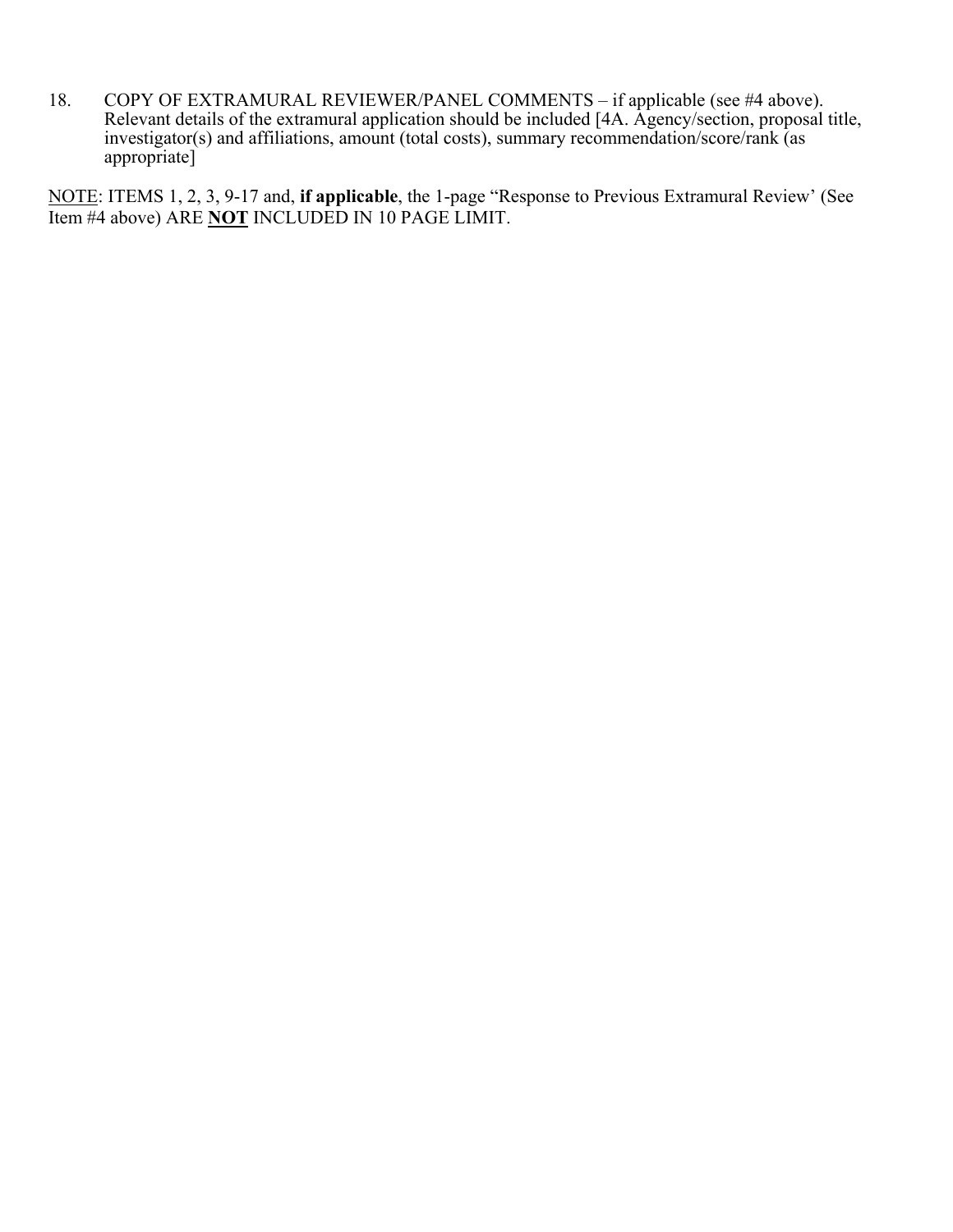# **OFFICE OF RESEARCH & GRADUATE STUDIES (ORGS) 2021-2022 COLLEGE OF VETERINARY MEDICINE ANIMAL HEALTH AND DISEASE RESEARCH PROGRAM (CVM-AHDR)**

#### APPLICATION FORM

#### **Submit your research proposal (one electronic copy) to the Office of Research & Graduate Studies by 4:45PM, January 10, 2022.**

#### 1. **Please check** the appropriate grant mechanism. **Check only one.**

**Note:** AH&DR funds may be used to provide matching dollars as required by the AU Research Support Program (AU-RSP). For assistance in budget development contact the ORGS (logiotm@auburn.edu).



Animal Health & Disease Research Only Matching for AU-RSP

| Amount of AH&DR request:                                                                                                                                                                                                       | \$                                                                                                                          |
|--------------------------------------------------------------------------------------------------------------------------------------------------------------------------------------------------------------------------------|-----------------------------------------------------------------------------------------------------------------------------|
| $Cost\text{-}share\text{-}if being used for AU\text{-}RSP:$<br>(See 3. Budget)                                                                                                                                                 | \$<br><u> 1989 - Johann Barn, mars ann an t-Amhain an t-Amhain an t-Amhain an t-Amhain an t-Amhain an t-Amhain an t-Amh</u> |
| <b>Identifying Information</b><br>2.                                                                                                                                                                                           |                                                                                                                             |
|                                                                                                                                                                                                                                |                                                                                                                             |
|                                                                                                                                                                                                                                | Phone Number                                                                                                                |
|                                                                                                                                                                                                                                |                                                                                                                             |
| Department Legal and Contract Contract Contract Contract Contract Contract Contract Contract Contract Contract Contract Contract Contract Contract Contract Contract Contract Contract Contract Contract Contract Contract Con |                                                                                                                             |
|                                                                                                                                                                                                                                |                                                                                                                             |
| Circle co-PI or co-I as appropriate, note definitions on page 2.                                                                                                                                                               | Identify co-PI and co-I's by Name, Faculty Rank, Department (add additional co-PI and co-I's as appropriate).               |
|                                                                                                                                                                                                                                | $Co-PI/Co-I #1:$                                                                                                            |
| $Co-PI/Co-I #2:$                                                                                                                                                                                                               |                                                                                                                             |

 $Co-PI/Co-I \#3$ :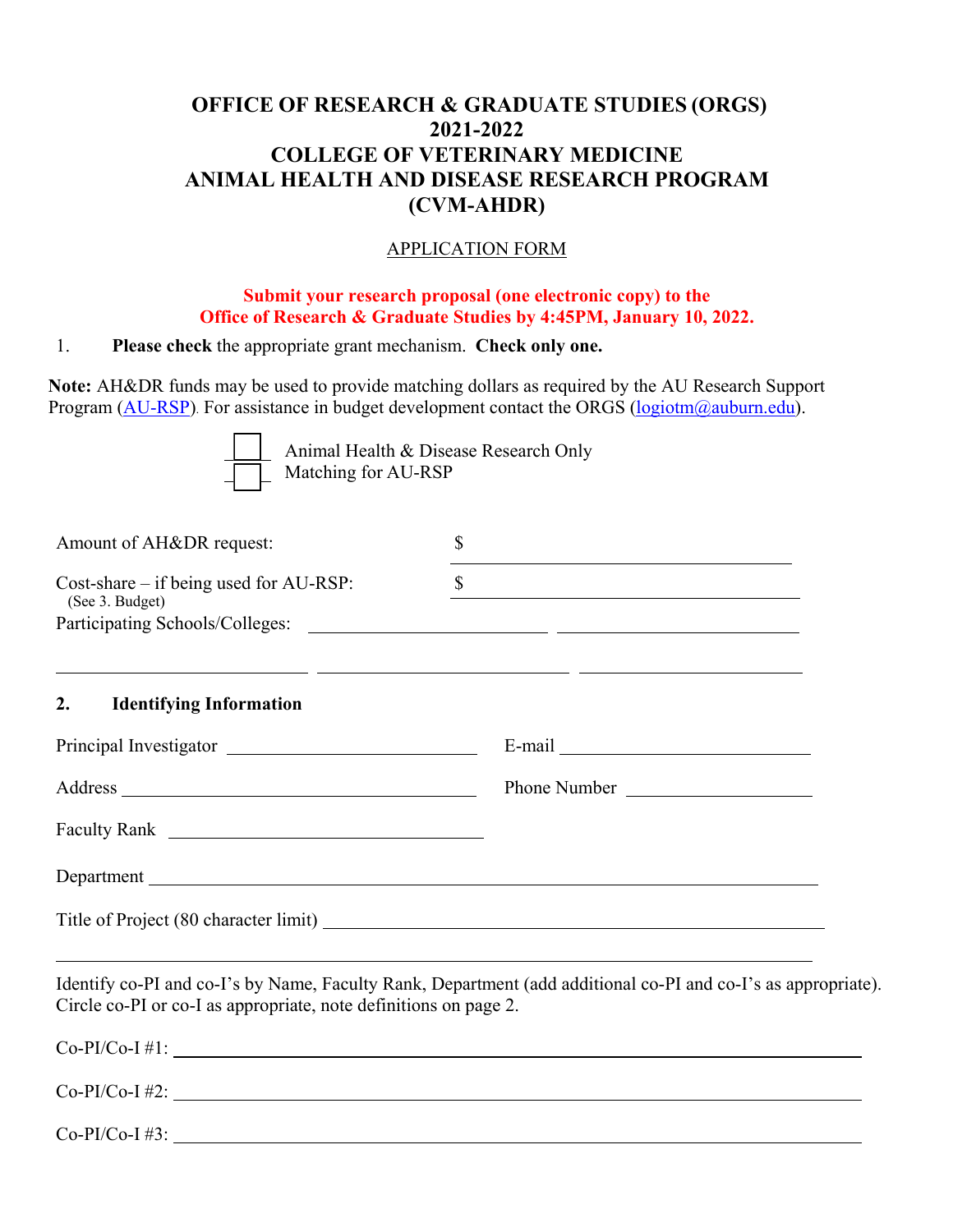3. **Budget**: Please use the following outline (**use separate forms for each year**):

| <b>YR1</b><br><b>Expenses</b>                                           | <b>Requested from</b><br><b>ORGS</b> | <b>Matching Funds</b><br><b>AU-RSP</b> (if applicable) |  |  |  |  |
|-------------------------------------------------------------------------|--------------------------------------|--------------------------------------------------------|--|--|--|--|
|                                                                         | <b>Salaries &amp; Wages</b>          |                                                        |  |  |  |  |
| Research Fellow/Associate/Assistant                                     | \$                                   | \$                                                     |  |  |  |  |
| Post-Doctoral Fellow                                                    | \$                                   | \$                                                     |  |  |  |  |
| Temporary Employee                                                      | \$                                   | \$                                                     |  |  |  |  |
| Graduate Research Assistant                                             | \$                                   | \$                                                     |  |  |  |  |
| Undergraduate Student                                                   | \$                                   | \$                                                     |  |  |  |  |
| Fringe Benefits: Research Fellows: 31.0%<br>Post-Doctoral Fellows 12.3% | \$                                   | \$                                                     |  |  |  |  |
| Fringe Benefits: Graduate Students 3.5%                                 |                                      |                                                        |  |  |  |  |
| <b>Operating Expenses</b>                                               |                                      |                                                        |  |  |  |  |
| Equipment                                                               | \$                                   | \$                                                     |  |  |  |  |
| Travel                                                                  | \$                                   | \$                                                     |  |  |  |  |
| Supplies                                                                | \$                                   | \$                                                     |  |  |  |  |
| Other (specify in justification)                                        | \$                                   | \$                                                     |  |  |  |  |
| <b>Total Project Costs</b>                                              | $(*)$ \$0                            | $\boldsymbol{\mathcal{S}}$ O                           |  |  |  |  |

| YR 2<br><b>Expenses</b>                                                 | <b>Requested from</b><br><b>ORGS</b> | <b>Matching Funds</b><br><b>AU-RSP</b> (if applicable) |  |  |  |  |
|-------------------------------------------------------------------------|--------------------------------------|--------------------------------------------------------|--|--|--|--|
| <b>Salaries &amp; Wages</b>                                             |                                      |                                                        |  |  |  |  |
| Research Fellow/Associate/Assistant                                     | \$                                   | \$                                                     |  |  |  |  |
| Post-Doctoral Fellow                                                    | \$                                   | \$                                                     |  |  |  |  |
| Temporary Employee                                                      | \$                                   | \$                                                     |  |  |  |  |
| <b>Graduate Research Assistant</b>                                      | \$                                   | \$                                                     |  |  |  |  |
| Undergraduate Student                                                   | \$                                   | \$                                                     |  |  |  |  |
| Fringe Benefits: Research Fellows: 31.0%<br>Post-Doctoral Fellows 12.3% | \$                                   | \$                                                     |  |  |  |  |
| Fringe Benefits: Graduate Students 3.5%                                 | \$                                   | \$                                                     |  |  |  |  |
| <b>Operating Expenses</b>                                               |                                      |                                                        |  |  |  |  |
| Equipment                                                               | \$                                   | \$                                                     |  |  |  |  |
| Travel                                                                  | \$                                   | \$                                                     |  |  |  |  |
| Supplies                                                                | \$                                   | \$                                                     |  |  |  |  |
| Other (specify in justification)                                        | \$                                   | \$                                                     |  |  |  |  |
| <b>Total Project Costs</b>                                              | $(*)$ \$0                            | $\boldsymbol{\mathsf{S}}$ 0                            |  |  |  |  |

\* This total must agree with "Amount Requested" on page one.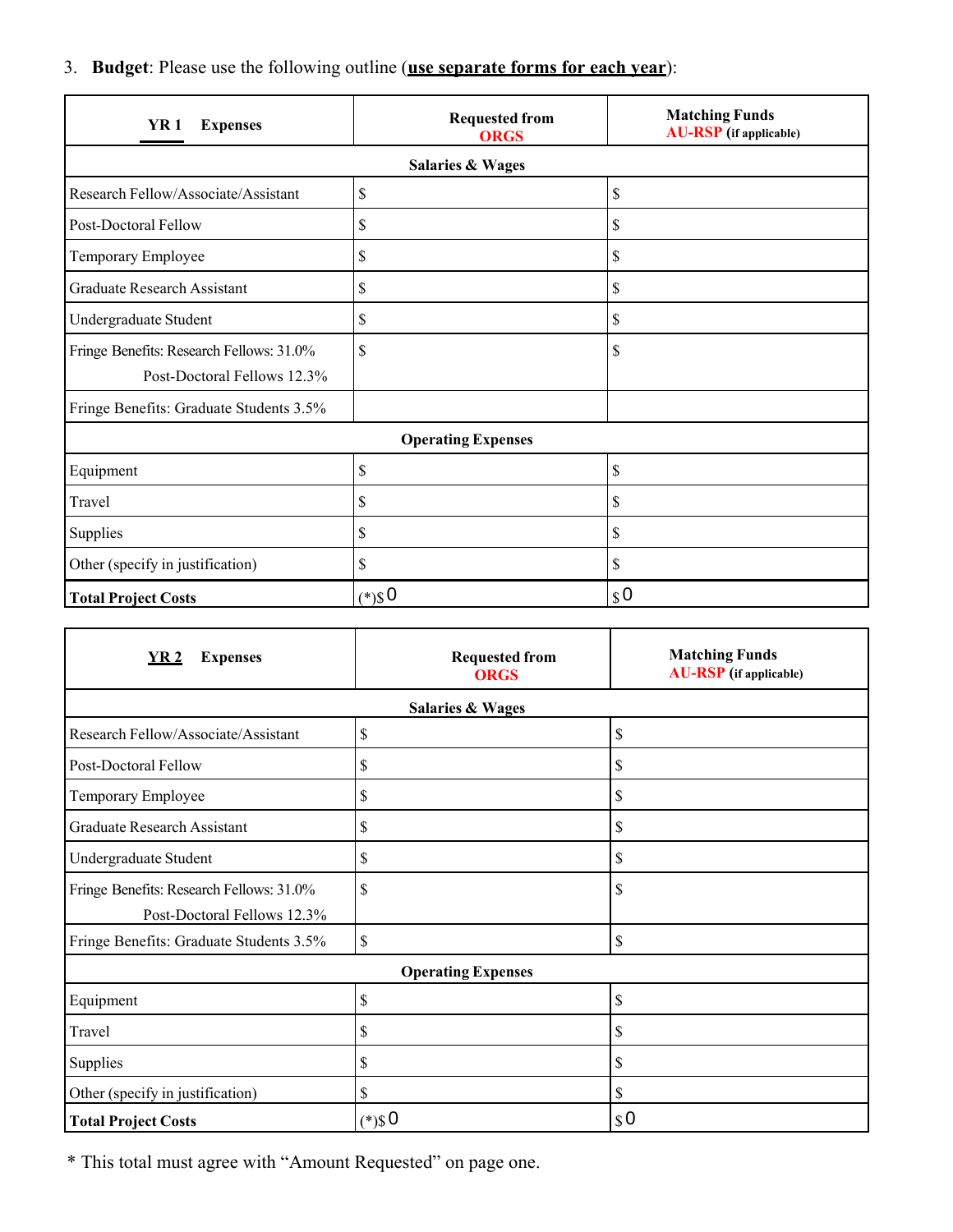## 4. **Budget Justification: In the space below, explain and justify the budget. Include brief descriptions of:**

**(i))** specific roles of personnel and why they are critical to completion of the project; (ii) rationale for equipment purchases (provide quotes); (iii) rationale for travel budget; (iii) basis for costs attached to purchase of supplies; (iv) rationale and justification for any other costs.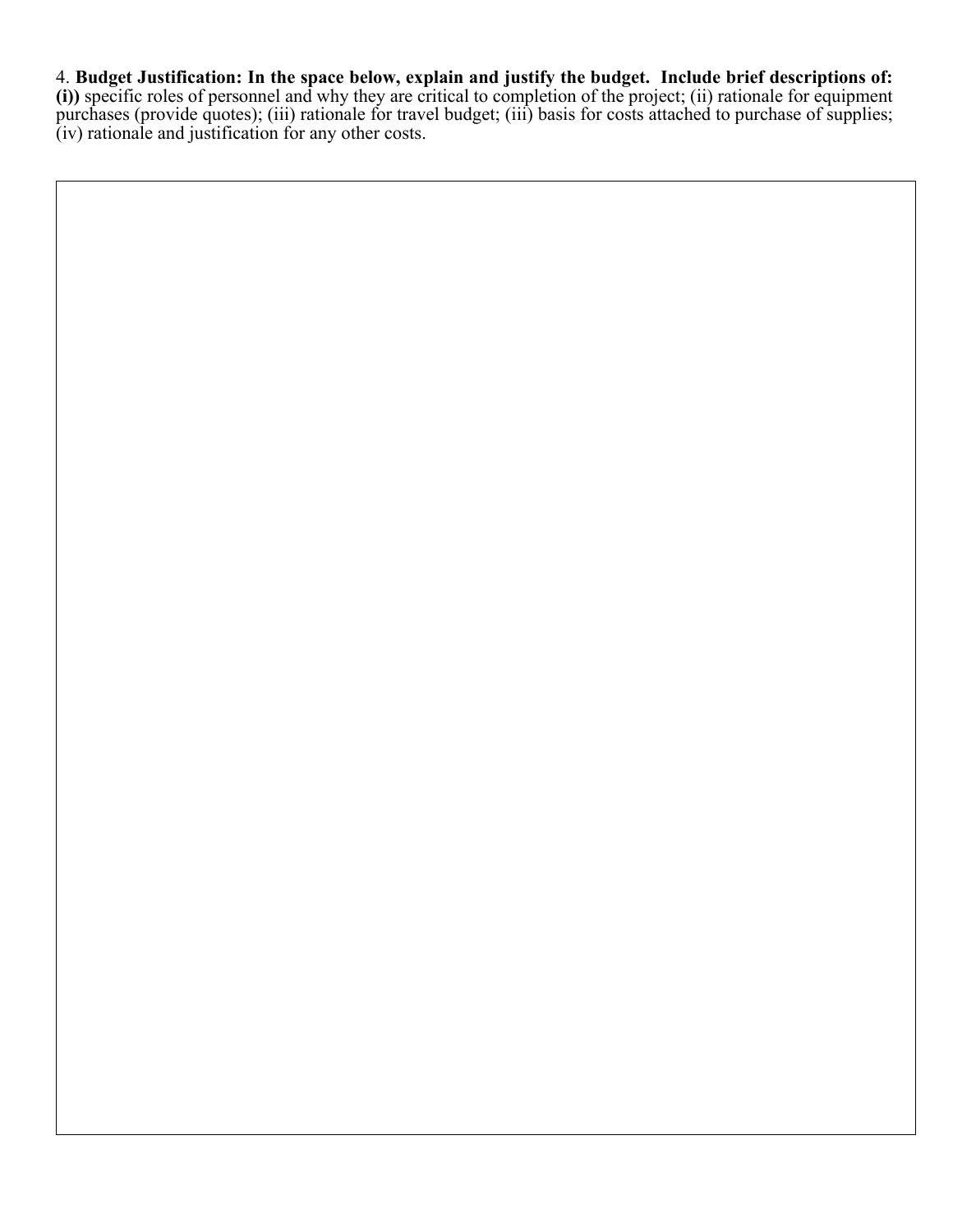5. Please check the appropriate boxes if any of the following is involved in this project. Provide documentation as requested. Note, if compliance documents are not in hand – they will only be due following notification of award for release of funds (i.e., just in time processing).

| <b>Subject or Substance</b>                                              | <b>Relevant Dat</b> |
|--------------------------------------------------------------------------|---------------------|
| Human Subjects                                                           |                     |
| Animal Subjects                                                          |                     |
| Radioactive Materials                                                    |                     |
| $\vert$ (viruses, recombinant DNA, etc.)<br>Potential Biological Hazards |                     |

\*List date reviewed or to be reviewed by relevant committees or list approvals dates and attach approval(s) or pending letter(s).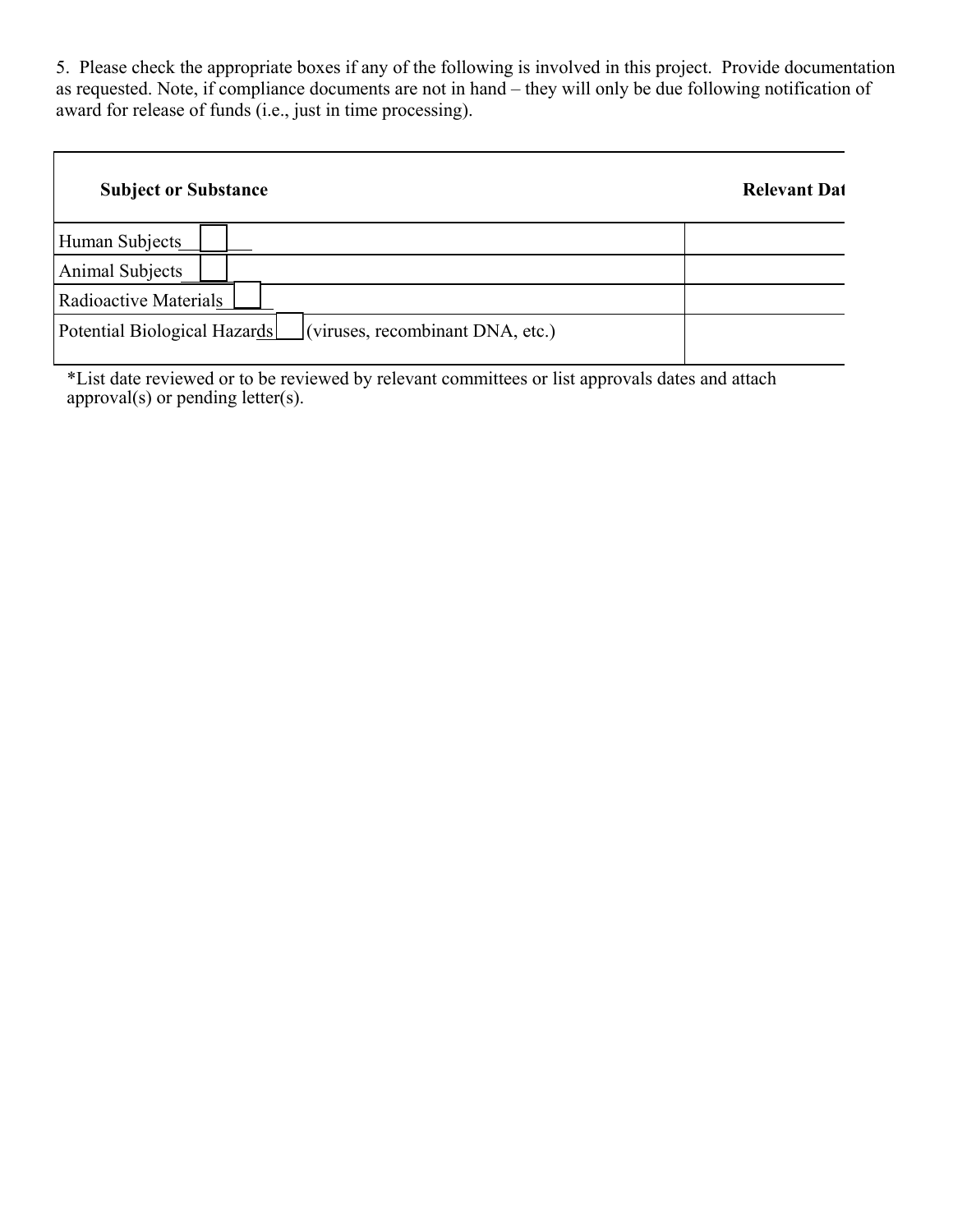## 6. **Certification and Approval**

I understand and accept the terms and conditions set forth in application guidelines (Department Head/Chairs – need to sign just once if multiple investigators from their units).

| Principal Investigator          | (typed name) | Principal Investigator (signature) | Date |
|---------------------------------|--------------|------------------------------------|------|
| Department Head OR Chair        | Date         | Department Head (signature)        | Date |
| $Co-PI/Co-I$ #1<br>(typed name) |              | Co-PI/Co-I (signature)             | Date |
| Department Head OR Chair        | Date         | Department Head (signature)        | Date |
| $Co-PI/Co-I$ #2<br>(typed name) |              | Co-PI/Co-I (signature)             | Date |
| Department Head OR Chair        | Date         | Department Head (signature)        | Date |
| $Co-PI/Co-I$ #3<br>(typed name) |              | Co-PI/Co-I (signature)             | Date |
| Department Head OR Chair        | Date         | Department Head (signature)        | Date |

Certification of receipt: (Initialed by CVM ORGS when received)

Approved to be Awarded:

Frank F. Bartol, Ph.D. Associate Dean

 $\overline{a}$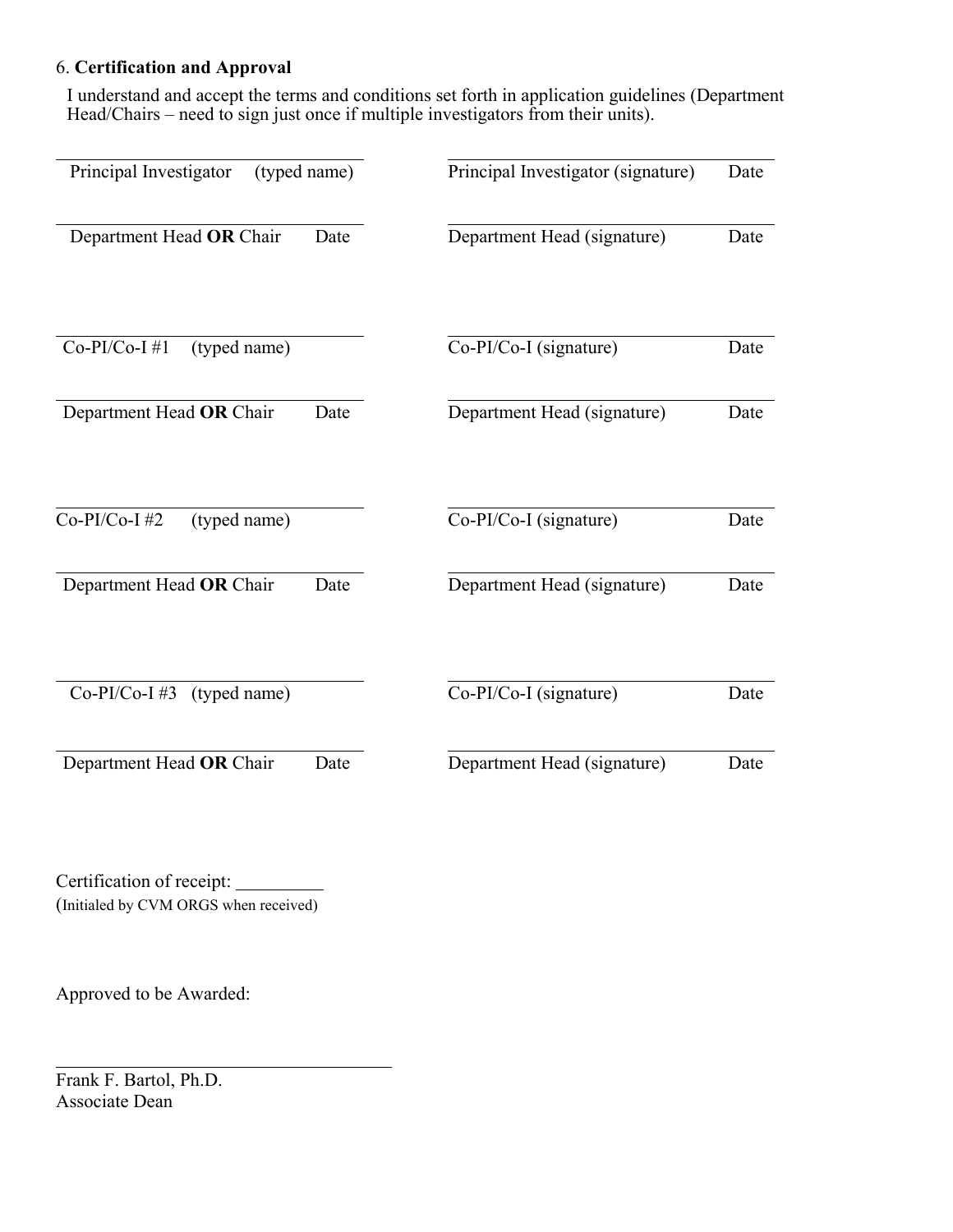# **BIOGRAPHICAL SKETCH**

#### Provide the following information for the Senior/key personnel and other significant contributors. Follow this format for each person. **DO NOT EXCEED TWO PAGES.**

| <b>NAME</b>                                                                                                                                                                    | <b>POSITION TITLE</b>            |       |                |
|--------------------------------------------------------------------------------------------------------------------------------------------------------------------------------|----------------------------------|-------|----------------|
| eRA COMMONS USER NAME (credential, e.g., agency login)                                                                                                                         |                                  |       |                |
| EDUCATION/TRAINING (Begin with baccalaureate or other initial professional education, such as nursing, include postdoctoral training and<br>residency training if applicable.) |                                  |       |                |
| INSTITUTION AND LOCATION                                                                                                                                                       | <b>DEGREE</b><br>(if applicable) | MM/YY | FIELD OF STUDY |
|                                                                                                                                                                                |                                  |       |                |
|                                                                                                                                                                                |                                  |       |                |
|                                                                                                                                                                                |                                  |       |                |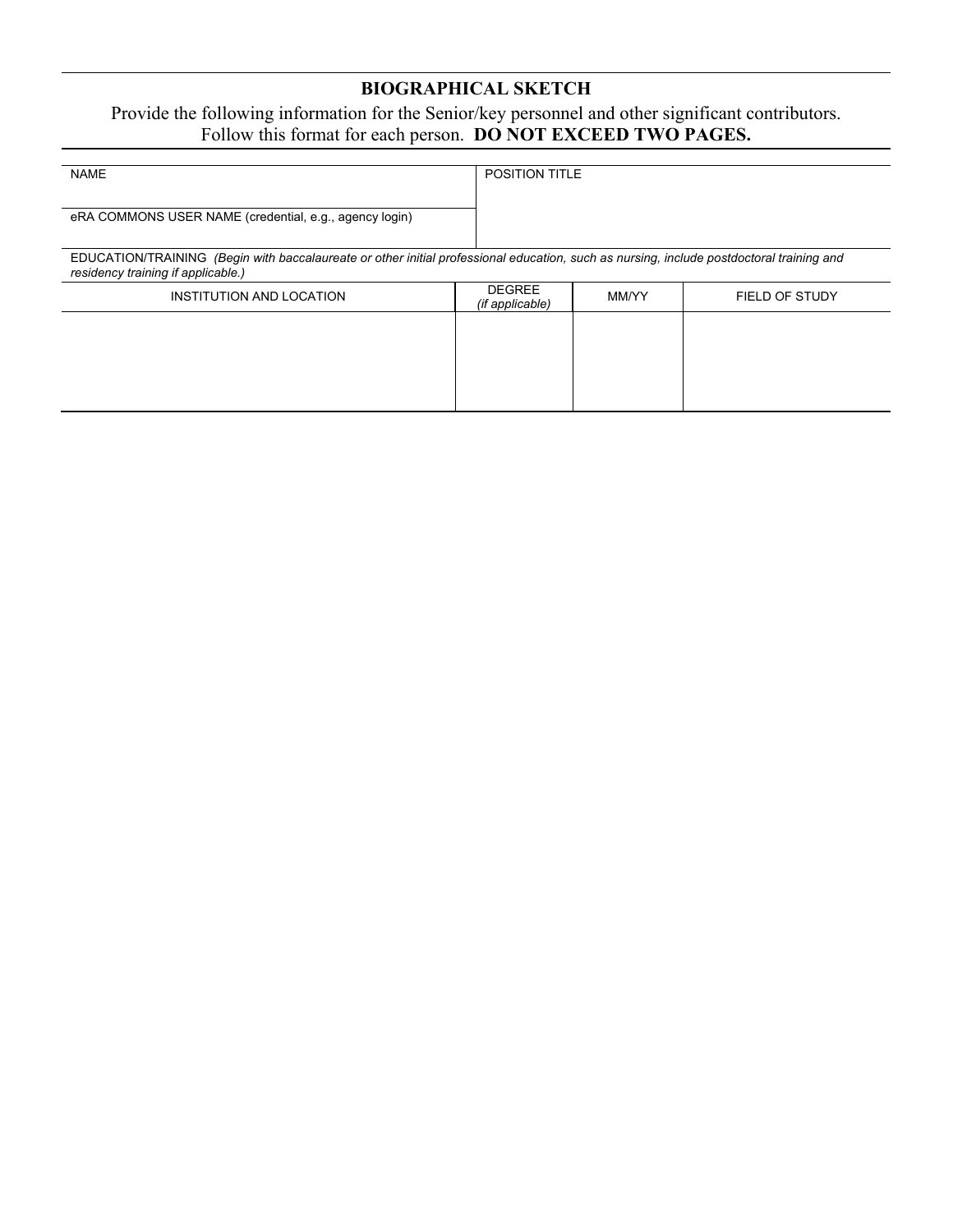### **CURRENT & PENDING SUPPORT**

#### **Name:**

#### **Instructions:**

**Who completes this template**: Each project director/principal investigator (PD/PI) **How this template is completed:** 

- Record information for active and pending projects, including this proposal.
- All current efforts to which PD/PI(s) and other senior personnel have committed a portion of their time must be listed, whether or not salary for the person involved is included in the budgets of the various projects.
- Provide analogous information for all proposed work which is being considered by, or which will be submitted in the near future to, other possible sponsors, including other USDA programs.
- For concurrent projects, the percent of time committed must not exceed 100%..

| <b>NAME</b><br>(List/PD #1 first) | <b>SUPPORTING AGENCY</b><br>AND AGENCY ACTIVE<br><b>AWARD/PENDING</b><br>PROPOSAL NUMBER | <b>TOTAL \$</b><br><b>AMOUNT</b> | <b>EFFECTIVE AND</b><br><b>EXPIRATION</b><br><b>DATES</b> | % OF TIME<br><b>COMMITTED</b> | <b>TITLE OF PROJECT</b> |
|-----------------------------------|------------------------------------------------------------------------------------------|----------------------------------|-----------------------------------------------------------|-------------------------------|-------------------------|
|                                   | Active:                                                                                  |                                  |                                                           |                               |                         |
|                                   |                                                                                          |                                  |                                                           |                               |                         |
|                                   |                                                                                          |                                  |                                                           |                               |                         |
|                                   |                                                                                          |                                  |                                                           |                               |                         |
|                                   |                                                                                          |                                  |                                                           |                               |                         |
|                                   |                                                                                          |                                  |                                                           |                               |                         |
|                                   | Pending:                                                                                 |                                  |                                                           |                               |                         |
|                                   |                                                                                          |                                  |                                                           |                               |                         |
|                                   |                                                                                          |                                  |                                                           |                               |                         |
|                                   |                                                                                          |                                  |                                                           |                               |                         |
|                                   |                                                                                          |                                  |                                                           |                               |                         |
|                                   |                                                                                          |                                  |                                                           |                               |                         |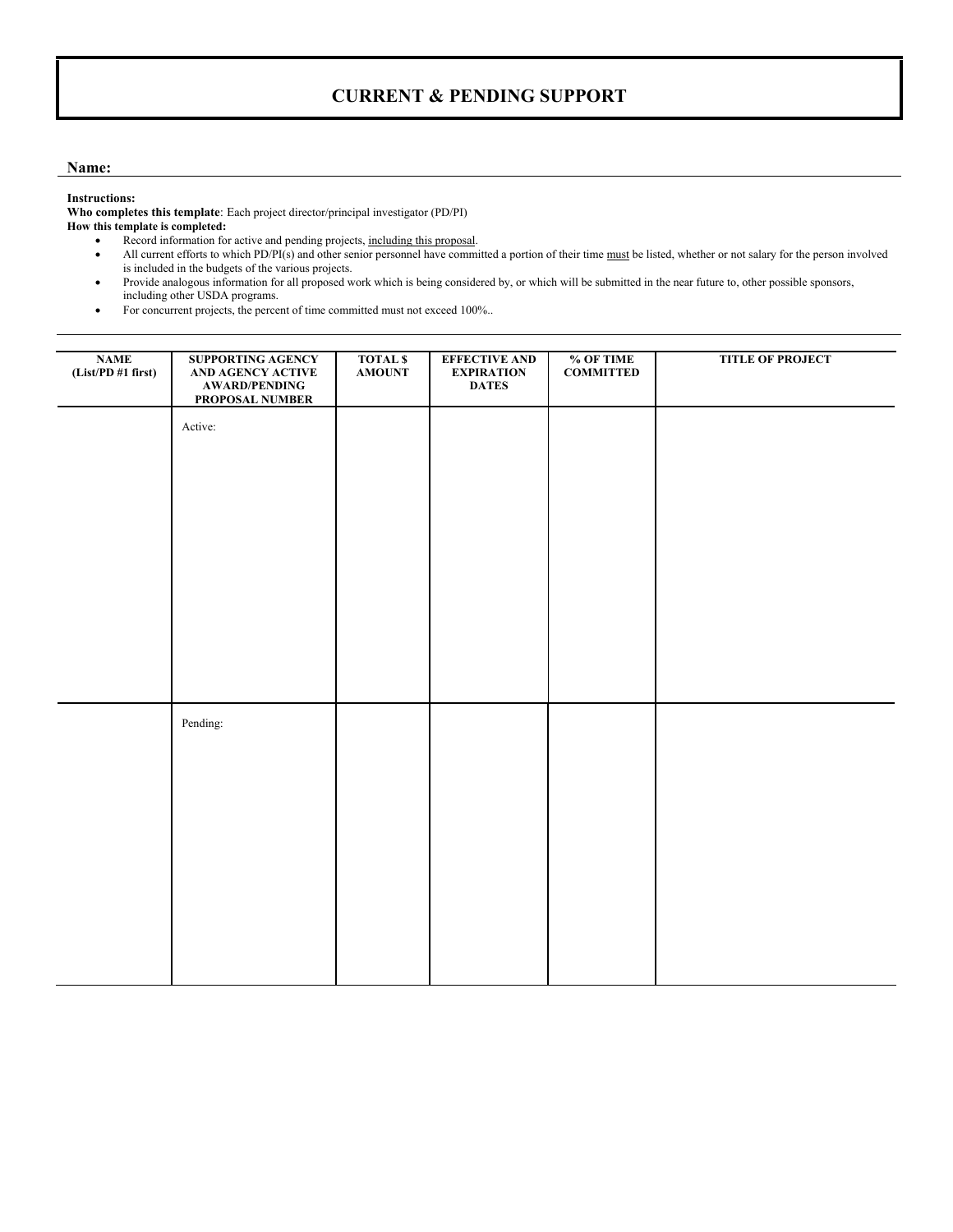| AH&DR PROGRAM PREVIOUS AWARD LISTING |  |
|--------------------------------------|--|
|--------------------------------------|--|

| <b>TITLE</b> | <b>PERIOD OF AWARD</b> | <b>AMOUNT OF FUNDING</b> |
|--------------|------------------------|--------------------------|
|              |                        |                          |
|              |                        |                          |
|              |                        |                          |
|              |                        |                          |
|              |                        |                          |
|              |                        |                          |
|              |                        |                          |